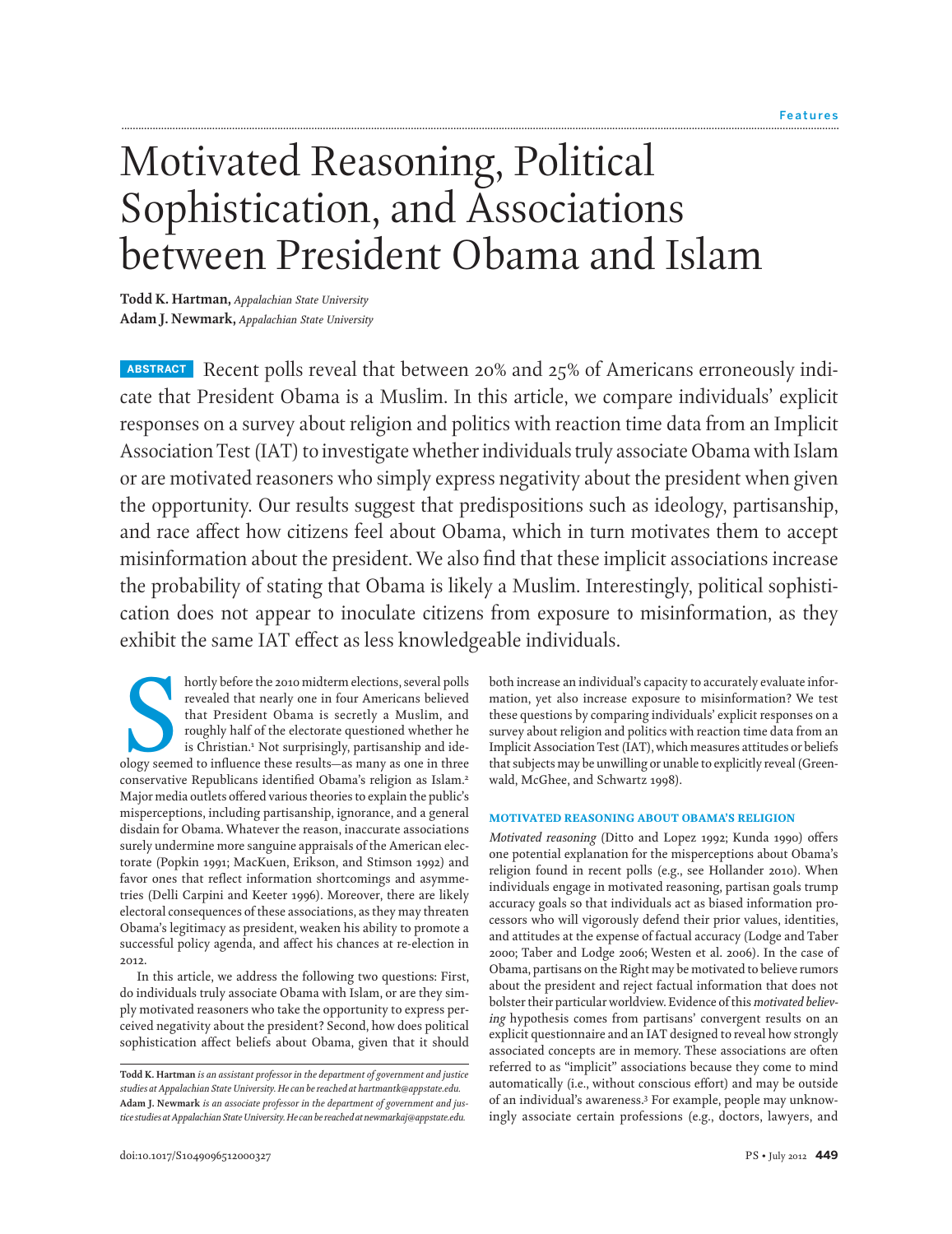scientists) with men more than women because of gender stereotypes or participation rates; yet, when explicitly asked, they may deny that they linked these fields to a particular gender. If motivated believing were occurring, conservatives should be more likely than liberals to explicitly report that Obama is a Muslim because of their anti-Obama predispositions. Moreover, because these claims have already been accepted and stored into long-term memory, conservatives also should be more likely than liberals to reveal implicit associations between Obama and Islam on an IAT.

Motivated reasoning, however, can occur even if individuals do not actually *believe* information suggesting that Obama is a Muslim. In other words, individuals may simply take the opportunity to express negativity when asked about the president's religion, regardless of their actual beliefs. Just consider the number of negative, yet simultaneously contradictory, names that Obama has been called by his detractors (e.g., labeling him a fascist and socialist in the same breath).4 And, let us not forget that until recently, liberal Democrats engaged in a similar practice of calling former president George W. Bush a litany of derogatory terms, many of which could not concurrently be true. Evidence for this phenomenon, which we call*motivated expressing*, comes from divergent patterns of explicit survey responses and implicit associations. According to this hypothesis, we still expect conservatives to explicitly state that Obama is a Muslim; however, because they construct this attitude on the spot and do not actually believe it to be true, conservatives should not exhibit stronger implicit associations than liberals on an IAT. Of course, it is difficult to make any definitive conclusions about whether associations are equivalent to beliefs, but we assume that associations are a necessary condition for those who hold beliefs.

## POLITICAL SOPHISTICATION AND EXPOSURE TO MISINFORMATION

Another explanation for the public's misperceptions is a welldocumented and widespread lack of political sophistication in the electorate (Delli Carpini and Keeter 1996), which should lead people to rely on other methods for determining Obama's religious affiliation. For example, some individuals may use mental shortcuts, or heuristics (Popkin 1991), to surmise that the name Barack Hussein Obama must have some Islamic roots. Others may have heard statements about Obama's Kenyan father or upbringing in Indonesia and assume that he is a Muslim because of these experiences.Whatever the exact process (which is beyond the scope of the present article), we assume that political sophisticates should be more capable of evaluating information (Luskin 1990) about Obama than their low-information counterparts. Consequently, sophisticates should be more likely to correctly identify Obama as a Christian than unsophisticated citizens.We call this the *sophisticated processing* hypothesis.

Yet, we also know that politically sophisticated citizens, by definition, are more likely to be exposed to political information than unsophisticated individuals (Delli Carpini and Keeter 1996; Zaller 1992). As a result, sophisticates will likely endure repeated exposure to misinformation linking Obama to Islam. One poll taken just before the 2008 presidential election reported that as many as 92% of Americans had heard at least one factually inaccurate statement about Obama,5 and one can only imagine how many times sophisticates may have heard or read misleading information about the president, given their greater political attention. So widespread were these rumors that the Obama cam-

paign even created a website called "Fight the Smears" to refute false claims circulating the Internet. Given that cognitive psychologists believe memory is organized associatively (Collins and Loftus 1975)—that is, in node-link structures in which contextual triggers can affect a node's accessibility—we expect repeated exposure to information, no matter how questionable, will create implicit associations between Obama and Islam. In other words, sophisticates need not believe specific misinformation to exhibit implicit associations in memory. Evidence for this hypothesis, which we call *differential exposure*, would come from stronger implicit associations linking Obama to Islam among sophisticates than nonsophisticates.

In sum, we empirically test a number of different hypotheses concerning misperceptions about President Obama's religion. First, our *motivated believing* hypothesis states that partisans on the Right will be motivated to process negative misinformation about the president and commit it to long-term memory. Thus, in addition to explicit reports linking Obama to Islam, conservatives should demonstrate stronger implicit associations than those on the Left. Second, our *motivated expressing* hypothesis suggests that conservatives may not actually believe that Obama is a Muslim but simply take the opportunity to express perceived negativity about him; therefore, we do not expect to find a partisan IAT effect. Third, our *sophisticated processing* hypothesis states that political sophisticates should be more capable of evaluating the veracity of information about Obama than their lowinformation counterparts; hence, sophisticates will be more likely to correctly identify Obama's religion. And finally, with our *differential exposure* hypothesis we argue that because sophisticates are exposed to more information of all types—which should include repeated misinformation—they will exhibit stronger implicit associations linking Obama to Islam than politically unsophisticated citizens.

## EXPERIMENTAL DESIGN AND PROCEDURE

One week after the 2010 midterm elections, 356 undergraduates enrolled at a southeastern, public university participated in our study. Of this total, 52% were women, and nearly 90% of subjects listed their race as "White/Caucasian." Partisanship and ideology were fairly evenly distributed, albeit slightly skewed toward Republicans (41% Republican, 30% Independent, and 29% Democrat) and conservatives (38% conservative, 38% moderate, and 24% liberal ). Although we make no claims about the representativeness of our sample relative to the American public, we do find the same proportion of individuals in our sample who state that President Obama is a Muslim—that is, one in five participants—as reported in recent, nationally representative polls. In fact, we suspect that our findings may actually be conservative estimates of the effects present in the general electorate because any effects of partisanship, ideology, and political sophistication should be attenuated in an undergraduate sample. That is, older citizens tend to have more crystallized political attitudes and stronger partisan attachments than the typical college student (Sears 1986), and these experiences would likely exacerbate any observed effects linked to motivated reasoning.

The first portion of the study involved a computer-based IAT, which is designed to measure the strength of automatic associations between concepts in memory (Greenwald, McGhee, and Schwartz 1998). Automatic associations—that is, processes that "operate outside of conscious awareness and guidance" (Bargh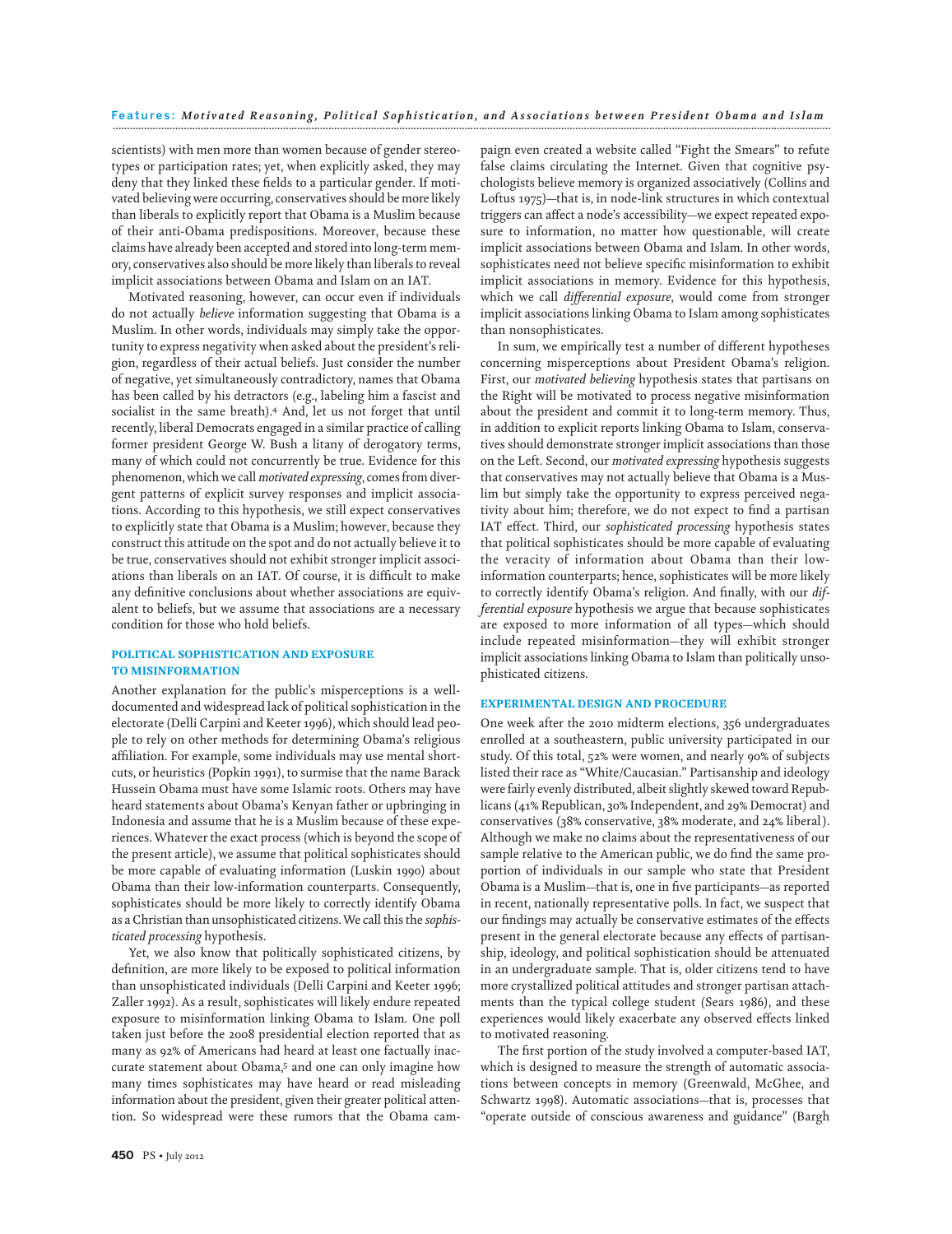and Chartrand 1999, 462)—are important because they have been shown to disproportionately influence judgments and behaviors (Fazio 1995). The benefit of the IAT is that it allows us to detect implicit associations that may be unknown or intentionally misstated by individuals. Moreover, Devine (1989) and other scholars have demonstrated that both motivation and ability are necessary to override the biases resulting from automatic associations.

We presented subjects with words representing Christianity (Jesus, Christian, Gospel, and Church) and Islam (Muhammad, Muslim, Koran, and Mosque), $6$  as well as black-and-white images of Barack Obama and John McCain,7 the majorparty candidates from the 2008 presidential election,8 using a free, open-source program called *Free*IAT (see figure 1).9 Subjects were instructed to quickly sort each word or image into paired categories consisting of a candidate and religion, while making as few mistakes as possible. For example, in one block of trials subjects would be asked to sort objects into the category representing Barack Obama and Islam or John McCain and Christianity.<sup>10</sup> In total, subjects completed five blocks of timed trials.<sup>11</sup> We used each participant's reaction times to calculate an IAT effect measure, which is commonly known as the *D*-score and is similar to Cohen's *d* (Cohen 1988) in that it may be interpreted as a measure of effect size (Greenwald, Nosek, and Sriram 2006). Positive *D*-scores (where  $-z \le D \le +2$ ) indicate associations of Obama with Islam (and McCain with Christianity).<sup>12</sup>

Following the Candidate-Religion IAT, subjects completed a brief questionnaire that measured their explicit feelings toward various political figures, parties, and religions. We used the difference in feeling thermometer ratings of Obama and McCain to create a relative evaluation of the candidates (preference for Obama 1).13 We also asked participants whether they could correctly identify Obama's religion (Chris $tian = 1$ ), as well as the likelihood that Obama is a Muslim on a 4-point scale (very likely  $= 1$ ). Finally, subjects completed an 8-item political sophistication test (high sophistication  $= 1$ ),<sup>14</sup>

as well as demographic questions including gender (male  $= 1$ ), race (nonwhite  $= 1$ ), party identification (strong Republican  $= 1$ ; 5-point scale), and ideology (very conservative  $=$  1; 5-point scale).<sup>15</sup>

## **RESULTS**

We begin by briefly reviewing some descriptive statistics from our survey and Candidate-Religion IAT (see table 1). First, only a slight majority of respondents (57%) were able to correctly identify Obama as a Christian, whereas a sizeable portion of the sample (41%) stated that it is "very likely" or "somewhat likely" that Obama is a Muslim. Moreover, we find that there is an overall IAT effect,  $M_{D\text{-score}} = 0.21$ , such that subjects automatically associated Obama with Islam. To put this in perspective, a mean

# *Figure 1*

**.............................................................................................................................................................................................................................................................**

# **Screenshots from the Candidate-Religion Implicit Association Test (IAT)**



*D*-score of 0.21 translates to a "medium" effect size according to Cohen's (1988) classification of "small," "medium," and "large" effects used for Cohen's *d*. It is also worth noting that the correlations among our implicit IAT effect measure, and two explicit measures, correct identification of Obama's religion and the likelihood that Obama is a Muslim, are modest at best, *r* = –0.26 and  $r = 0.30$ , respectively. Consistent with findings from a wide array of other IAT studies (e.g., see Lane, Banaji, Nosek, and Greenwald 2007), these relatively weak correlations among implicitexplicit measures suggest that our IAT taps a distinct dimension relative to the self-reported questions about Obama.

Not surprisingly, Republicans, conservatives, and those with favorable feelings toward McCain were more likely to explicitly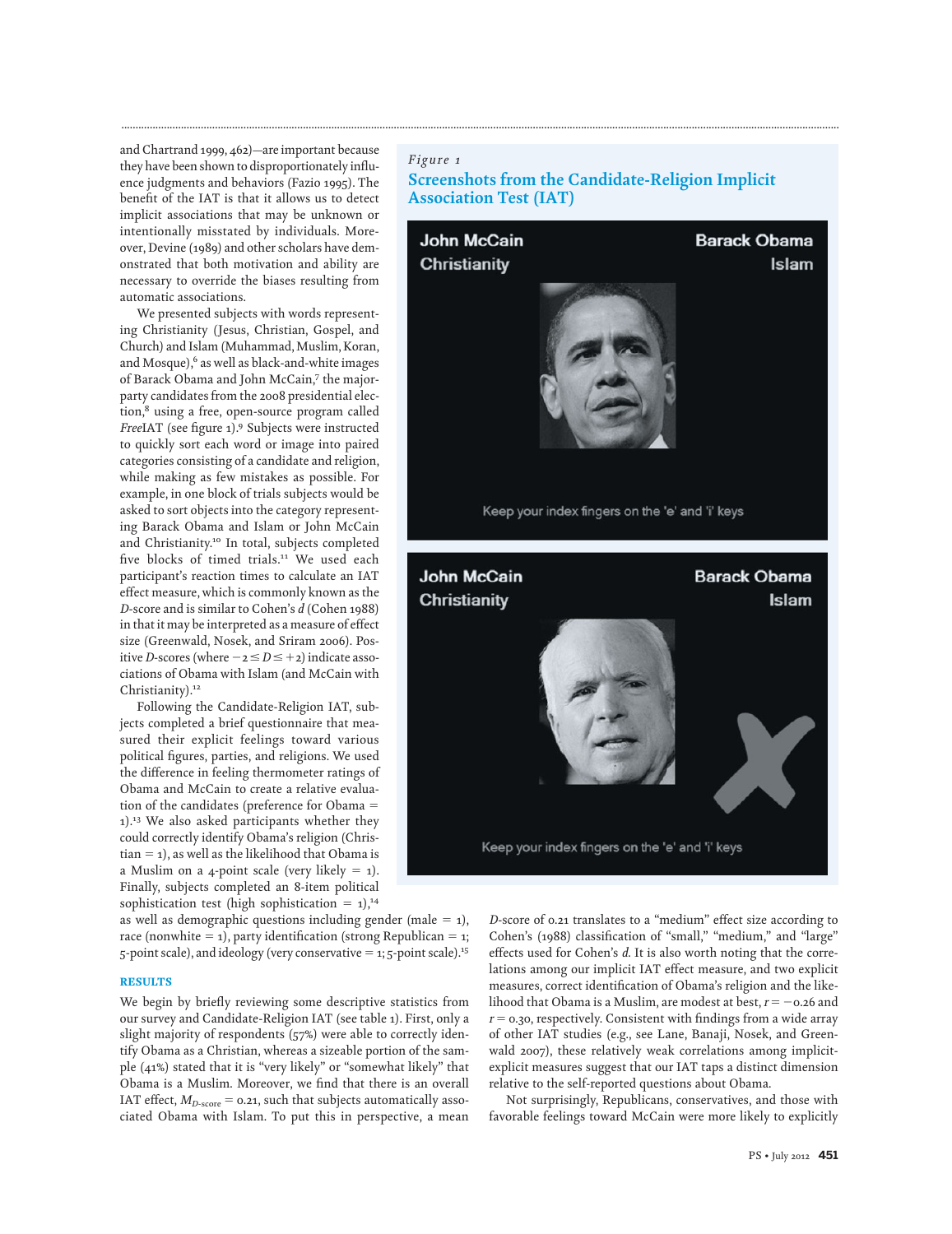## *Table 1*

# **Explicit and Implicit Associations between Obama and Islam (by Key Characteristics)**

|                                    | <b>EXPLICIT MEASURES:</b><br><b>OBAMA'S RELIGION</b> |                                | <b>IMPLICIT MEASURES:</b><br><b>IAT EFFECT &amp; REACTION TIME (RT)</b> |                                                 |
|------------------------------------|------------------------------------------------------|--------------------------------|-------------------------------------------------------------------------|-------------------------------------------------|
|                                    | <b>Correctly</b><br><b>Identified</b>                | <b>Likely</b><br><b>Muslim</b> | <b>IAT Effect</b><br>(D-score)                                          | $\Delta$ RT (ms) Obama<br>with Christian-Muslim |
| <b>Total</b>                       |                                                      |                                |                                                                         |                                                 |
| All Subjects $(n = 356)$           | 57%                                                  | 41%                            | 0.21(0.32)                                                              | 115.1 (191.5)                                   |
| Party                              |                                                      |                                |                                                                         |                                                 |
| Democrat $(n=103)$                 | 69%                                                  | 28%                            | 0.09(0.30)                                                              | 38.7 (174.6)                                    |
| Independent $(n=104)$              | 59%                                                  | 36%                            | 0.18(0.35)                                                              | 108.7 (218.7)                                   |
| Republican $(n=142)$               | 46%                                                  | 54%                            | 0.32(0.27)                                                              | 174.9 (164.0)                                   |
| <b>Ideology</b>                    |                                                      |                                |                                                                         |                                                 |
| Liberal $(n = 83)$                 | 76%                                                  | 23%                            | 0.07(0.28)                                                              | 37.5 (144.9)                                    |
| Moderate $(n=134)$                 | 54%                                                  | 41%                            | 0.20(0.33)                                                              | 104.2 (216.9)                                   |
| Conservative $(n=136)$             | 48%                                                  | 52%                            | 0.32(0.29)                                                              | 175.2 (171.7)                                   |
| <b>Feelings toward Candidates</b>  |                                                      |                                |                                                                         |                                                 |
| Favor Obama $(n=157)$              | 70%                                                  | 26%                            | 0.08(0.30)                                                              | 46.7 (197.7)                                    |
| Favor McCain $(n=148)$             | 47%                                                  | 56%                            | 0.35(0.29)                                                              | 191.8 (168.1)                                   |
| <b>Political Sophistication</b>    |                                                      |                                |                                                                         |                                                 |
| High $(n=126)$                     | 72%                                                  | 27%                            | 0.22(0.31)                                                              | 112.8 (199.6)                                   |
| Medium $(n=110)$                   | 56%                                                  | 38%                            | 0.20(0.34)                                                              | 111.1(185.3)                                    |
| Low $(n = 120)$                    | 41%                                                  | 58%                            | 0.21(0.31)                                                              | 112.3 (189.8)                                   |
| Race                               |                                                      |                                |                                                                         |                                                 |
| Non-White $(n=34)$                 | 62%                                                  | 42%                            | 0.14(0.33)                                                              | 81.6 (230.4)                                    |
| White $(n=317)$                    | 56%                                                  | 41%                            | 0.22(0.32)                                                              | 118.8 (187.5)                                   |
| Gender                             |                                                      |                                |                                                                         |                                                 |
| Male $(n = 171)$                   | 62%                                                  | 39%                            | 0.22(0.32)                                                              | 121.3 (204.5)                                   |
| Female $(n=182)$                   | 52%                                                  | 43%                            | 0.21(0.32)                                                              | 110.8 (179.6)                                   |
| <b>Identified Obama's Religion</b> |                                                      |                                |                                                                         |                                                 |
| Correct $(n=202)$                  |                                                      |                                | 0.14(0.32)                                                              | 72.4 (193.3)                                    |
| Incorrect $(n=153)$                |                                                      |                                | 0.31(0.29)                                                              | 172.7 (174.2)                                   |
| Likelihood Obama is Muslim         |                                                      |                                |                                                                         |                                                 |
| Unlikely $(n = 209)$               |                                                      |                                | 0.15(0.32)                                                              | 79.0 (186.4)                                    |
| Likely $(n=145)$                   |                                                      |                                | 0.30(0.30)                                                              | 168.1 (188.2)                                   |

Notes: Cell sizes do not always total 356 due to missing values. The IAT Effect (D-score) is the difference in corrected mean response times between stereotype-inconsistent and consistent trial blocks (i.e., pairing Obama-Christianity and McCain-Islam; Obama-Islam and McCain-Christianity, respectively) divided by the pooled standard deviation. Standard deviations are in parentheses.

identify Obama as a Muslim than Democrats, liberals, and those with favorable feelings toward Obama. A similar pattern emerges when we examine implicit associations according to the *D*-scores and mean IAT reaction times reported in table 1. Partisans on the Right had *D*-scores and mean reaction times between four and five times larger than those on the Left. We interpret these large differences to mean that pairings between Obama and Islam were consistent with existing associations for conservatives and thus facilitated their reaction times (relative to pairings of McCain and Islam). Finally, in the explicit questionnaire, political sophisticates were more likely to correctly identify Obama's religion than less knowledgeable individuals; however, sophisticates show no difference in implicit associations compared to unsophisticated citizens.

Now we turn to the results from our multivariate analyses, which allow us to test several different hypotheses (see table 2).We regressed each of our three dependent variables—correctly identifying Obama's religion ( logit model; column 1), the likelihood that Obama is Muslim (ordered logit model; column 2), and our IAT effect *D*-score (OLS model; column 3)—on partisanship, ideology, political sophistication, gender, and race.The first two models test explicit associations, whereas the third model tests implicit ones. Recall that we proposed two competing motivated reasoning hypotheses to explain the consistent misidentification of Obama's religion. One possibility is that motivated believers, who are predisposed to accept and commit misinformation about Obama into long-term memory, should reveal strong associations on the Candidate-Religion IAT, as well as biases on explicit survey items. Another plausible alternative is that motivated expressers would state negativity about President Obama without actually believing the rumors; hence, we should find no IAT effect to accompany the biases on the explicit survey questions.

Looking at the effects of ideology on our explicit and implicit measures, we find strong support for our motivated believing hypothesis, which also means that we find little evidence of motivated expressing in the data. In each of our three models, ideology is correctly signed and a statistically significant predictor of beliefs about Obama's religion. For instance, the probability that a strong liberal will correctly identify Obama as a Christian is 0.72, while the likelihood that a strong conservative will get this question correct is only 0.37 (holding all other variables at their mean values or reference categories). Likewise, the probability that a strong conservative will state Obama is "very likely" or "somewhat likely" to be a Muslim is 0.60 compared to only 0.19 for strong liberals. More importantly, the IAT effect, which measures associations between Obama and Islam, increases by 0.27 when moving from very liberal to very conservative on the scale. Substantively speaking, this means that liberals demonstrate a weak association between Obama and

Islam (i.e., a small effect size of 0.07), while conservatives exhibit a substantially strong association (i.e., a large effect size of 0.34).

Notably, the effects of partisanship are attenuated after accounting for ideology. Party identification only reaches conventional levels of statistical significance for one of the explicit dependent variables; the probability that a strong Republican will identify Obama as a Muslim is 0.55 compared to 0.23 for a strong Democrat. In addition, partisanship is a marginally significant predictor of an individual's *D*-score ( $p <$  0.10), such that moving from a strong Democrat to a strong Republican increases the IAT effect by 0.18, controlling for other factors. As noted, the weaker effects of partisanship in our models are largely attributed to the high correlation with ideology ( $r = 0.75$ ), which seems to be a stronger predictor of motivated believing than party identification.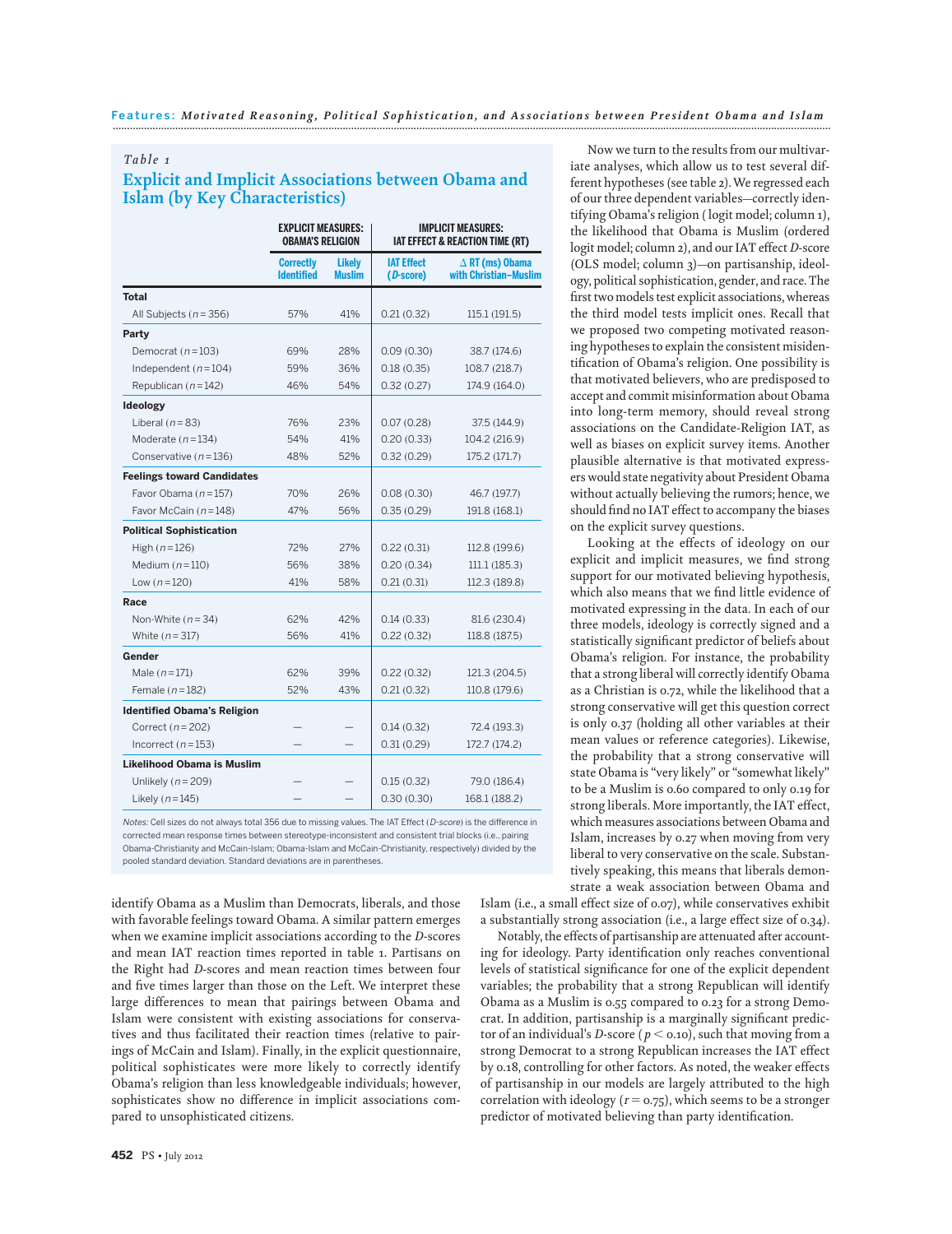# *Table 2* **Models of Explicit and Implicit Associations between Obama and Islam**

**.............................................................................................................................................................................................................................................................**

|                                 | <b>EXPLICIT DV:</b><br><b>RELIGION CORRECTLY</b><br><b>IDENTIFIED</b> | <b>EXPLICIT DV:</b><br><b>LIKELIHOOD OBAMA</b><br><b>IS MUSLIM</b> | <b>IMPLICIT DV:</b><br><b>IAT EFFECT</b><br>(D-score) |
|---------------------------------|-----------------------------------------------------------------------|--------------------------------------------------------------------|-------------------------------------------------------|
| <b>Party Identification</b>     | $-0.32$                                                               | $1.42*$                                                            | 0.18                                                  |
|                                 | (0.69)                                                                | (0.67)                                                             | (0.10)                                                |
| Ideology                        | $-1.50*$                                                              | $1.84*$                                                            | $0.27*$                                               |
|                                 | (0.76)                                                                | (0.74)                                                             | (0.11)                                                |
| <b>Political Sophistication</b> | $2.24**$                                                              | $-2.17**$                                                          | 0.01                                                  |
|                                 | (0.47)                                                                | (0.38)                                                             | (0.06)                                                |
| Male                            | 0.30                                                                  | $-0.07$                                                            | $-0.01$                                               |
|                                 | (0.24)                                                                | (0.21)                                                             | (0.03)                                                |
| Non-White                       | 0.15                                                                  | $-0.11$                                                            | $-0.02$                                               |
|                                 | (0.43)                                                                | (0.40)                                                             | (0.06)                                                |
| Intercept                       | $-0.14$                                                               |                                                                    | $-0.03$                                               |
|                                 | (0.42)                                                                |                                                                    | (0.06)                                                |
| Cutpoint $1(\tau_1)$            |                                                                       | $-0.60$                                                            |                                                       |
|                                 |                                                                       | (0.39)                                                             |                                                       |
| Cutpoint $2(\tau_2)$            |                                                                       | 0.96                                                               |                                                       |
|                                 |                                                                       | (0.40)                                                             |                                                       |
| Cutpoint $3(\tau_3)$            |                                                                       | 2.91                                                               |                                                       |
|                                 |                                                                       | (0.42)                                                             |                                                       |
| (Pseudo) $R^2$                  | 0.09                                                                  | 0.09                                                               | 0.10                                                  |
| $\overline{N}$                  | 346                                                                   | 344                                                                | 345                                                   |
|                                 |                                                                       |                                                                    |                                                       |

Notes: The IAT Effect (*D*-score) is a measure of association, where −2 ≤ D ≤ +2 and positive scores indicate an association between Obama with Islam (and McCain with Christianity). Models are estimated using logit, ordered-logit, and OLS respectively. Robust standard errors in parentheses.  $* p < .05, ** p < .01$ 

Next, we test our sophisticated processing and differential exposure hypotheses. We expected that political sophisticates should be more capable of evaluating the veracity of information about Obama and thus more likely to correctly identify his religion than their low-information counterparts. We also hypothesized that because sophisticates are exposed to more political information than unsophisticated individuals, and by extension, more misinformation, sophisticates should demonstrate stronger associations linking Obama to Islam on the Candidate-Religion IAT. Looking at table 2, we see that political sophistication significantly predicts both of our explicit dependent variables.<sup>16</sup> We interpret these results as strong evidence for our sophisticated processing hypothesis, such that an increase in political sophistication reduces the likelihood that respondents explicitly misidentify Obama's religion. Substantively, the probability that a politically sophisticated individual will correctly identify Obama's religion is 0.75; for unsophisticated respondents that probability is only 0.25. Moreover, the probability that someone who scores high on our measure of political sophistication will perceive Obama as a Muslim is only 0.20, while it is 0.69 for those who score low.

Contrary to our differential exposure hypothesis, political sophistication has no effect on our implicit *D*-score ( $b = 0.01$ , s.e.  $=$ 0.06,  $p > 0.90$ ). This means that although political sophisticates correctly identify the president's religion when explicitly asked, they are neither more nor less likely than unsophisticated individuals to automatically associate Obama with Islam. One way to interpret these null results is that political sophistication does not appear to inoculate citizens from the constant barrage of rumors, as those at high and low levels of sophistication exhibit the same 0.21 *D*-score linking Obama to Islam. This finding is also interesting because it suggests that even minimal exposure to misinformation for unsophisticated individuals appears to create long-term associations in memory. It also means that, at least for subjects in our sample, the investment of political learning did little to overcome their implicit associations, as even knowledgeable, sophisticated individuals linked Obama with Islam.

# MODELING SIMULTANEOUS RELATIONSHIPS BETWEEN OBAMA AND ISLAM

Single-equation models do not accurately depict the complex relationships captured by our data, so we have also estimated a structural equation model (see figure 2). The best fitting model indicates that exogenous factors like party identification, ideology, and race do not directly influence beliefs about Obama's religion, as we have previously modeled. Instead, we find that these beliefs are mediated by feelings toward the president. Thus, we still find strong support for our motivated believing hypothesis, but we can demonstrate that predispositions affect an individual's evaluation of Obama, which in turn significantly influences the likelihood of accepting misinfor-

mation and incorrectly identifying the president's religion. In fact, moving from those who strongly dislike Obama to those who strongly favor him decreases an individual's *D*-score by a whopping 0.56 (recall that the effects of ideology and partisanship were 0.27 and 0.18, respectively).

In addition to the process that mediates motivated believing, our structural equation model allows us to explore the consequences of automatic associations on self-reports about Obama's religion. Consistent with research that demonstrates automatic associations influence judgments and behavior (Fazio 1995), we find that our implicit measure linking Obama and Islam significantly predicts the likelihood of correctly identifying his religion  $(b = -0.8$ 2, *s.e*. = 0.21,  $p <$  0.001), as well as the likelihood of stating that he is a Muslim ( $b = 0.54$ , *s.e.* = 0.22,  $p < 0.05$ ), both in the expected direction. That is, implicit associations, which are automatically activated and may be outside of an individual's conscious awareness, increase the probability of (mis)identifying the president's religion.

In sum, we find strong support for our motivated believing and sophisticated processing hypotheses but little evidence of motivated expressing or differential exposure in the data.We also demonstrate how this process works structurally. Predispositions such as ideology, partisanship, and race affect how citizens feel about Obama. This evaluation, in turn, motivates individuals to believe misinformation about the president, which creates implicit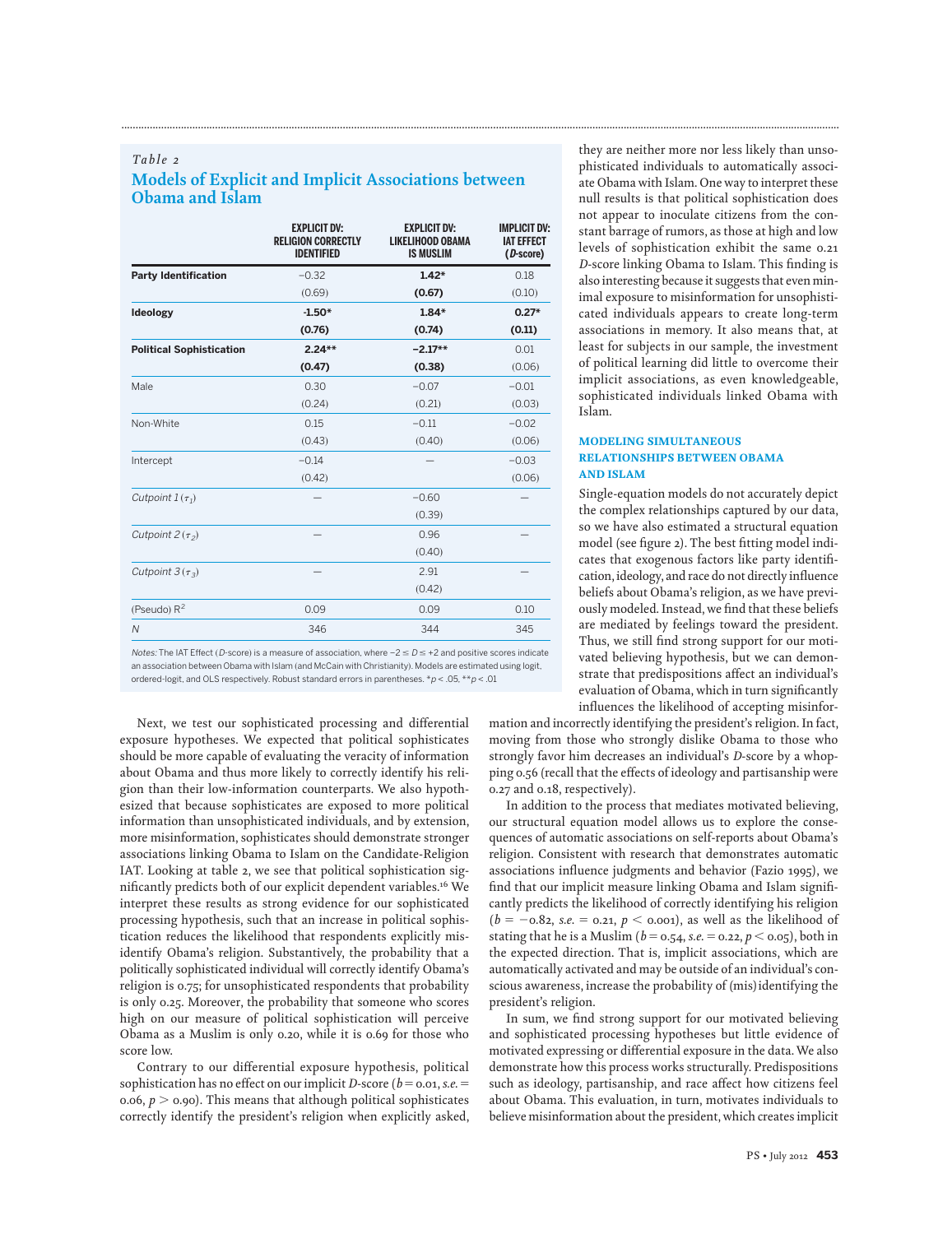

# *Figure 2* **Structural Equation Model of Relationship between Explicit and Implicit Measures**

Notes: N = 346. Weighted-least squares estimates (WLSMV) using delta parameterization and 1,000 iterations in Mplus (v. 6.11). Fit indices for this model: RMSEA = 0.028, CFI = 0.980, TLI = 0.975, WRMR = 0.912. All paths are significant at the  $p < .05$  level, except when indicated by a dotted line. Observed variables are shown with rectangles; the latent variable is indicated with an oval.

associations between Obama and Islam in long-term memory. Finally, these implicit associations increase the likelihood of perceiving and explicitly stating that Obama is likely a Muslim. Interestingly, political sophistication mitigates explicit associations, but it has no effect on implicit ones.

#### **CONCLUSION**

Linking Obama to Islam is particularly pernicious in today's political climate, given how negatively the media have portrayed Muslims since the September 11 attacks (Jackson 2010). For instance, recent Gallup polls reveal that 40% of Americans admit to feeling some degree of prejudice toward Muslims.17 Note that research also demonstrates that a person must be simultaneously motivated *and* able to override implicit associations—without both of these characteristics, ensuing judgments and behaviors are biased (Devine 1989). If economic indicators are mixed on Election Day, associations linking Obama with Islam could potentially swing key votes of moderates, independents, and the undecided.

Our findings suggest that although routinely condemned, smear campaigns may be quite effective at creating implicit associations between targeted political figures and misinformation. Even the most sophisticated individuals in our sample showed a strong IAT effect, which was not moderated by ideology, partisanship, or evaluations of Obama. Future research should explore the sources, nature, and frequency of exposure to misinformation to

determine exactly what is required to create such associations in long-term memory. In addition, it would be interesting to know the extent to which these associations bias political evaluations and attitudes. Ultimately, our work suggests that simply stating something over and over again, regardless of its validity, does have an impact on public opinion.

#### ACKNOWLEDGMENTS

We would like to thank the Political Science Research Group at Appalachian State University, as well as the faculty in the Bruce Centre for American Studies and the School of Politics, International Relations, and Philosophy at Keele University, United Kingdom, for their helpful comments on this project.  $\blacksquare$ 

#### NOTES

- 1. For instance, see polls conducted by the Pew Research Center (07/21–8/5/ 2010), *Time* magazine (8/16–8/17/2010), and *Newsweek* (8/25–8/26/2010).
- 2. Pew Research Center Report dated 07/21–8/5/2010. Retrieved from: http:// pewforum.org/Politics-and-Elections/Growing-Number-of-Americans-Say-Obama-is-a-Muslim.aspx#1
- 3. For further discussion of implicit associations, see Greenwald and Banaji (1995).
- 4. *Newsweek* article "The Illustrated Man" by Jonathan Alter (dated August 10, 2010).
- 5. Scripps poll: "94 percent have heard way-out Obama, McCain rumors." ScrippsNews. Retrieved from http://www.scrippsnews.com/node/37045